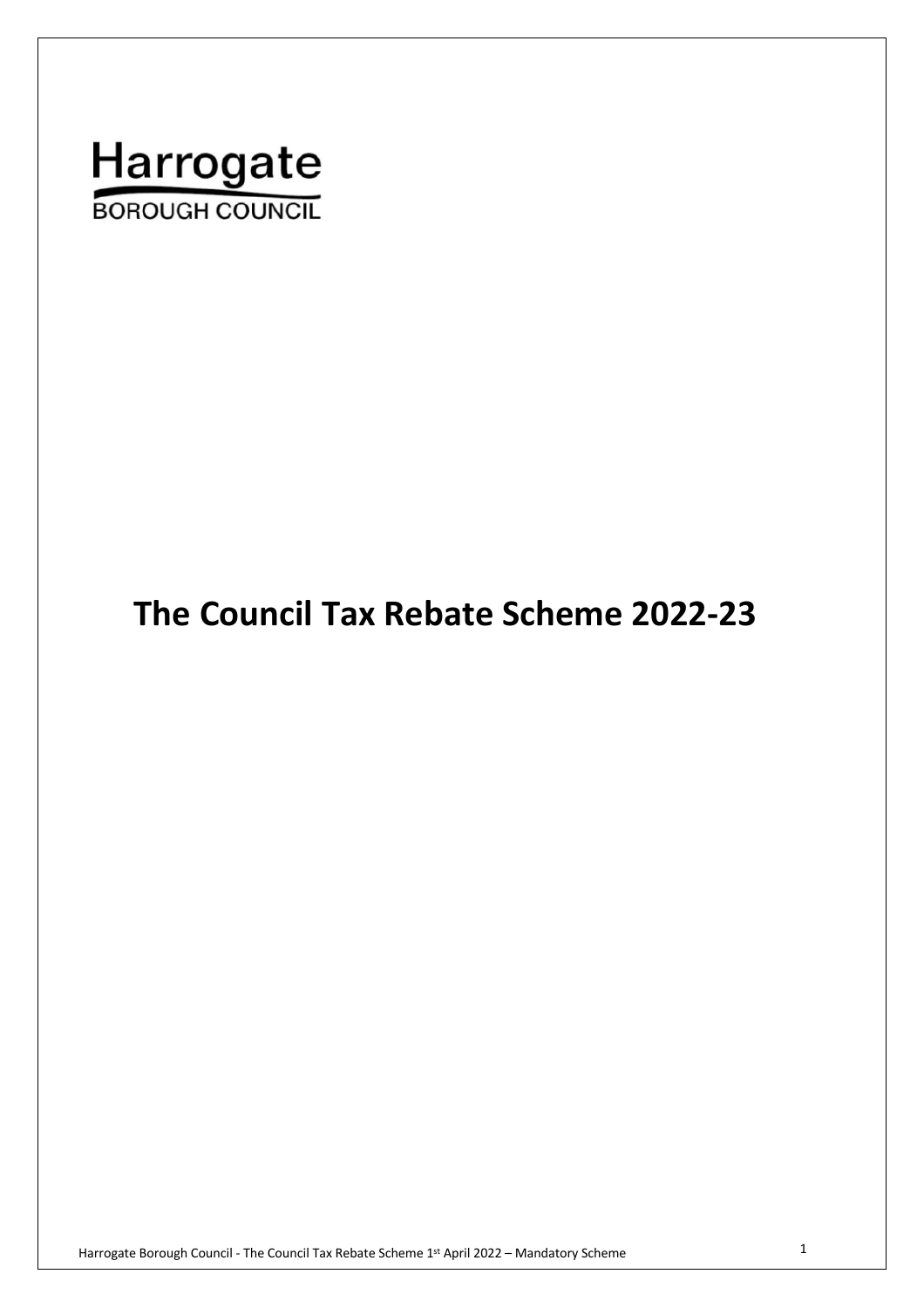## **Contents**

| 1.0  |                                                                                                |  |  |
|------|------------------------------------------------------------------------------------------------|--|--|
| 2.0  |                                                                                                |  |  |
| 3.0  |                                                                                                |  |  |
|      |                                                                                                |  |  |
|      |                                                                                                |  |  |
|      |                                                                                                |  |  |
| 4.0  |                                                                                                |  |  |
|      |                                                                                                |  |  |
|      | Where the Council does not hold current a direct debit instruction for an eligible household 6 |  |  |
| 5.0  |                                                                                                |  |  |
| 6.0  |                                                                                                |  |  |
| 7.0  |                                                                                                |  |  |
| 8.0  |                                                                                                |  |  |
| 9.0  | Taxation and the provision of information to Her Majesty's Revenue and Customs                 |  |  |
| 10.0 |                                                                                                |  |  |
| 11.0 |                                                                                                |  |  |
| 12.0 |                                                                                                |  |  |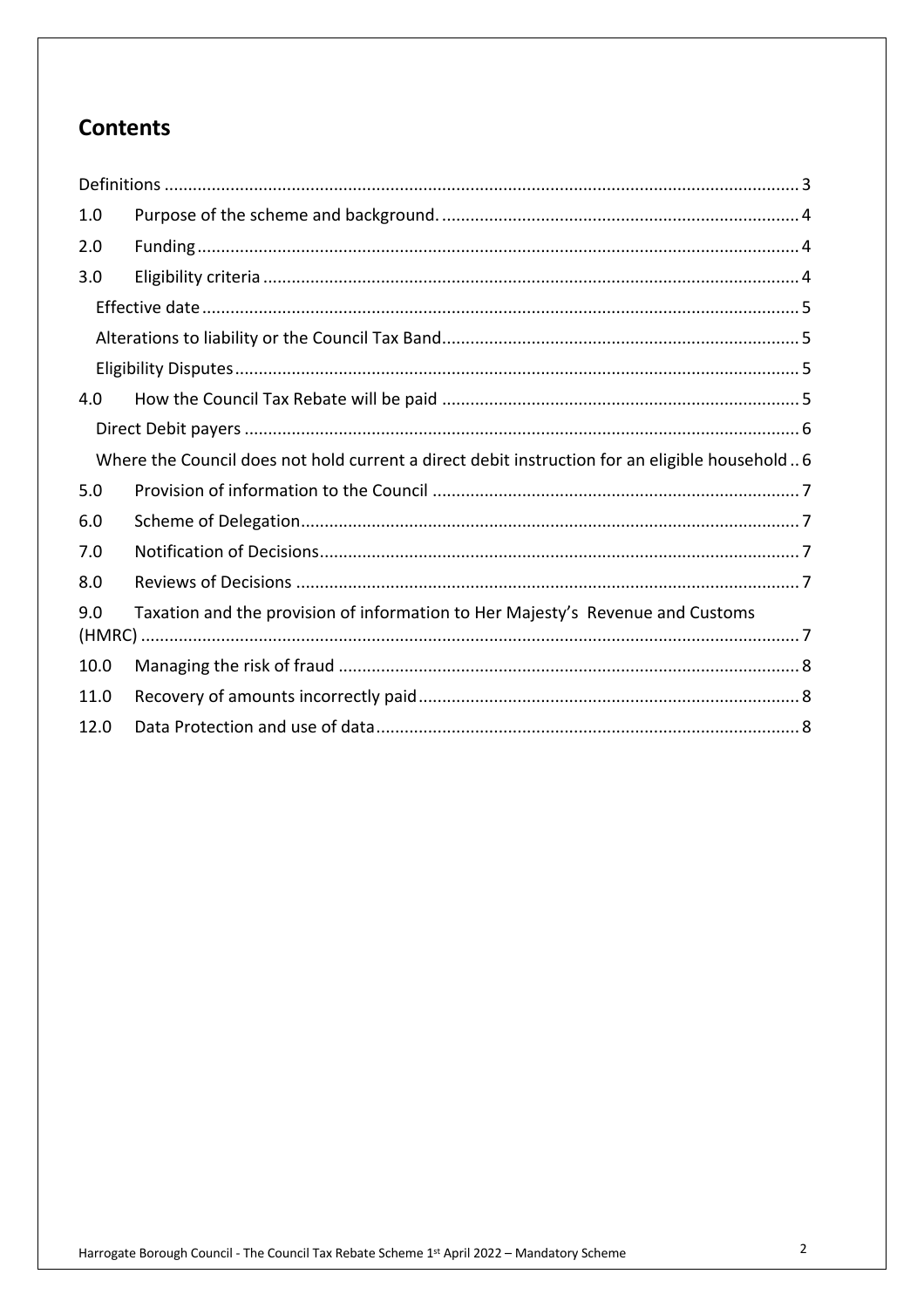### **Definitions**

The following definitions are used within this document:

 '**Chargeable Dwelling';** means any dwelling that appears on the Council's Council Tax Valuation List on 1 April 2022;

 **'Council Tax Exemption or Exempt Dwelling';** means any chargeable dwelling which is determined by the Council as exempt from Council Tax as prescribed by the Council Tax (Exempt Dwellings) Order 1992 as amended;

 **'Council Tax Rebate Scheme or Mandatory Scheme;** means the scheme announced by the Secretary of State for Levelling Up, Housing and Communities on 3 February 2022 as part of a package of support for rising energy costs;

 **'Council Tax Payer or Liable Person'** means the liable person determined by the Council as being responsible for Council Tax under section 6 of the Local Government Finance Act 1992;

 **'Council Tax Reduction (or Support)'** means any entitlement awarded under section 13A 1(A) of the Local Government Finance Act 1992;

 **'Discretionary Scheme'**; means the scheme determined by the Council in line with the guidance issued by the Department for Levelling Up, Housing and Communities announced on 3 February 2022;

 **'Effective Date ;** means the effective date of this scheme. The effective date shall be the situation as at the end of the day on 1 April 2022

 **'Empty Dwelling (or premises)'** means any dwelling that is not deemed to be the sole or main residence of a person and are substantially unfurnished;

 **'Liability for Owner';** means any dwelling determined to fall within the Council Tax (Liability for Owners) Regulations 1992, for example, House in Multiple Occupation or Residential Care homes;

 **'Second Home'** means any dwelling not deemed to be the sole or main residence of the liable person and which is furnished as defined by the Council Tax (Prescribed Class of Dwellings) (England) Regulations 2003 as amended; and

 **'Sole or main residence'** means the dwelling determined by the Council to be the sole or main residence of a person.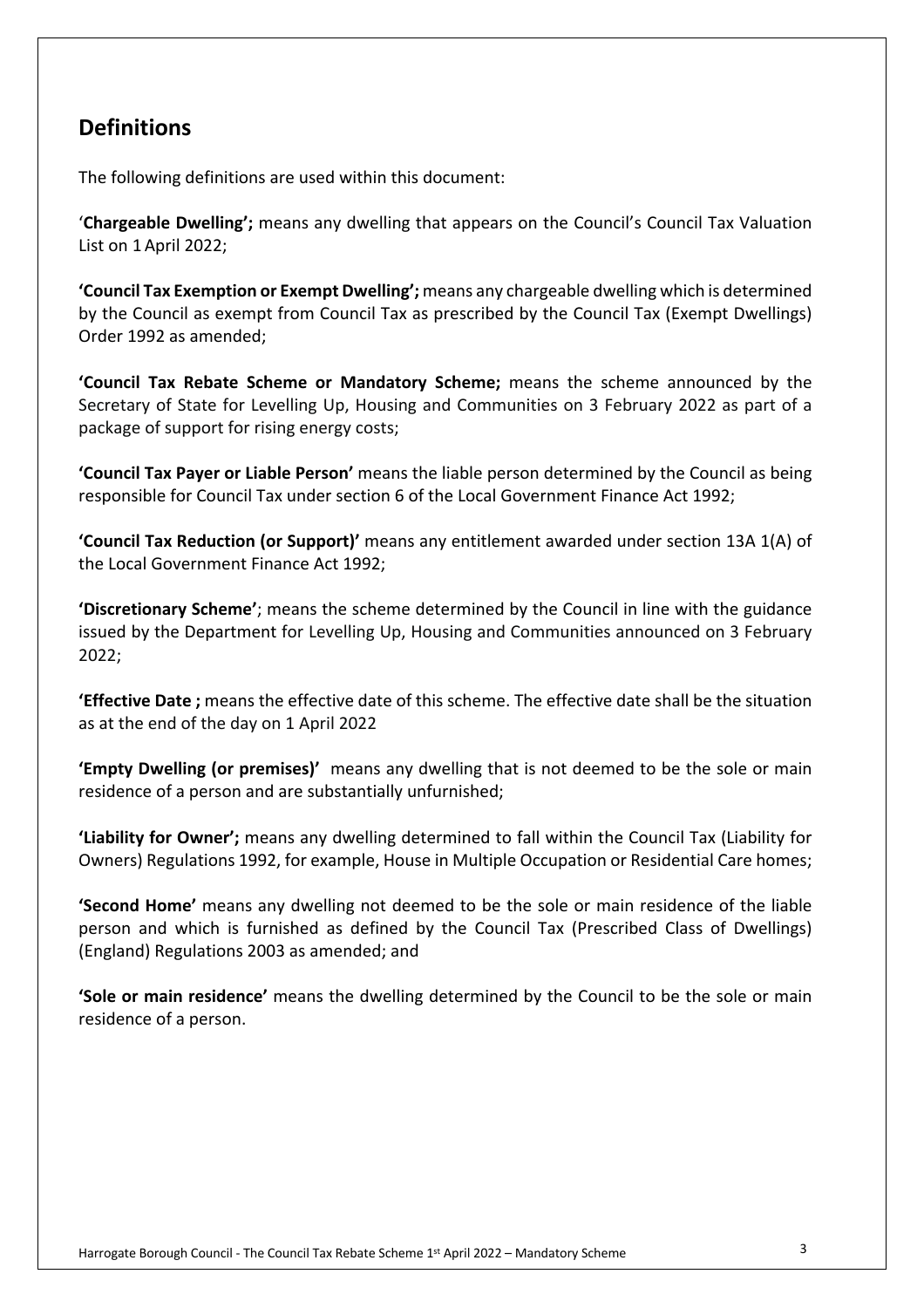### **1.0 Purpose of the scheme and background.**

- $1.1$  mandatory scheme as set out by the Secretary of State for Levelling Up, Housing and Communities on 3<sup>rd</sup> February 2022. This scheme together with the Council's associated Discretionary Fund are part of a package of support for households in respect of rising The purpose of this policy is to determine eligibility for a Council Tax Rebate under the energy costs.
- $1.2$  later in the Autumn. It should be noted that this is not part of the responsibility of local authorities and is separate from the Council Tax Rebate Scheme. The Government has also issued statements on a discount on electricity bills to be paid
- $1.3$  covered within this policy and which is largely determined by Central Government, and the Discretionary scheme which forms parts of a separate policy which has been agreed by the The Council Tax Rebate Scheme is effectively in two parts, the mandatory scheme which is Council.
- $1.4$  eligible households who meet the criteria shown within Section 3. This Council Tax Rebate Scheme is designed to provide single one-off grant of £150 to all

#### $2.0$ **2.0 Funding**

 2.1 Government has provided funding to the Council; however, all payments will have to be made prior to the 30 September 2022 which is the deadline for this scheme.

### **3.0 Eligibility criteria**

- 3.1 To provide some immediate relief to households experiencing rising energy costs, while targeting those most likely to require support, Government expects the Council to provide a £150 one-off payment to a liable Council Tax payer (or a person who would otherwise be liable where the dwelling is exempt) for every household that occupies a property which meets all of the following criteria on 1 April 2022:
	- (a) The chargeable dwelling is valued in Council Tax bands A to D. This includes property that is valued in band E but has an alternative valuation band of band D, as a result of the disabled band reduction scheme (Reduction for disabilities);
	- (b) It is someone's sole or main residence; or is a chargeable dwelling which receives an exemption under classes N (other than HMOs for Council Tax purposes), S, U or W.
- 3.2 The scheme will **not** cover any premises which are armed forces accommodation. The Ministry of Defence will be in touch with residents in those premises that are currently exempt under Class O.
- $3.3$ 3.3 For the sake of clarity, a property that meets all the criteria but has a nil Council Tax liability as a result of Council Tax Reduction will be eligible. However, a premises which is no one's sole or main residence, a second home or an unoccupied premises will not be eligible.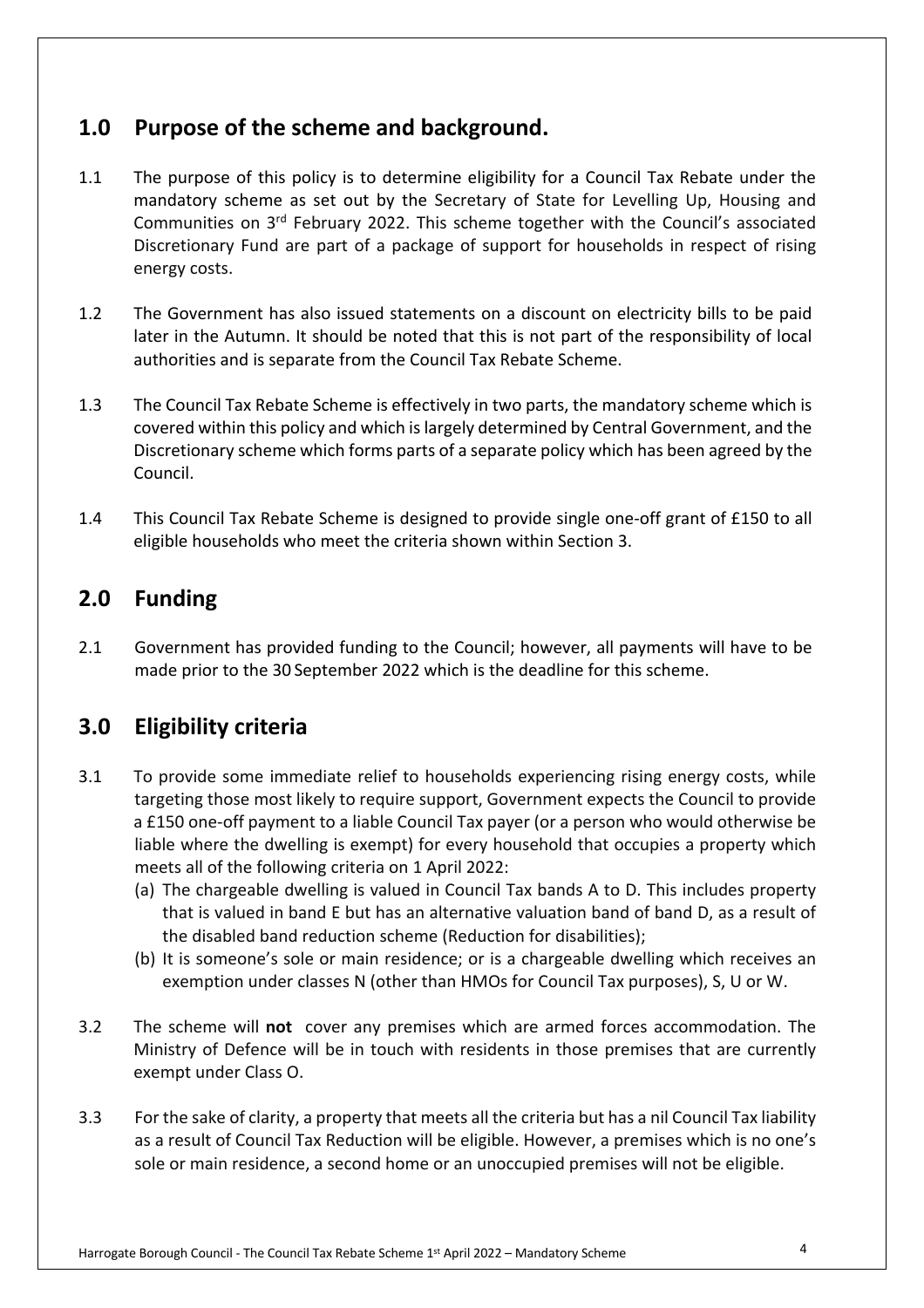3.4 For the purpose of the Council Tax Rebate scheme, a household is a person or group of persons occupying a single dwelling, as defined in section 3 of the Local Government Finance Act 1992.

#### **Effective date**

 $3.5$  based on the position at the end of that day. The effective date for this scheme is 1 April 2022. The Council will determine eligibility

#### **Alterations to liability or the Council Tax Band**

- 3.6 Where the Council has reason to believe that the information they hold about the valuation will withhold the payment and take reasonable steps to determine the correct information. list, liable taxpayer(s) or residents' circumstances in respect of 1 April 2022 is inaccurate, it
- $3.7$ 3.7 Where records relating to the liable taxpayer(s) or the residents' circumstances in respect of 1 April 2022 are retrospectively updated, the Councils will take reasonable steps to either pay the Council Tax Rebate or potentially reclaim any payment made.
- $3.8$  retospectively after 1 April 2022, for example where a successful appeal is made to the Valuation Office Agency (VOA) that concluded after this date, the Council is not required either to pay any Council Tax Rebate or to reclaim any payment made. In any case, where the Council Tax band of the chargeable dwelling is amended
- 3.9 The Council will however make an exception where a property is a new build and awaiting an official banding from the VOA. In these cases, eligibility will be determined based on the official band subsequently allocated by the VOA, where this has an effective date before or on 1 April 2022.
- $3.10$  scheme on 3 February 2022 is successful after 1 April 2022 and, as a result, a property would have been eligible for the Council Tax Rebate, the Council *may* accept applications under its discretionary scheme. Where a review, proposal, or appeal pre-dating the Government's announcement of the

#### **Eligibility Disputes**

 3.11 Government has stated that it is for the Council to determine eligibility for the Council Tax Rebate and, as such, the decision of the Council in this matter will be final. Should any tax payer feel aggrieved by any decision, then matters will be dealt with through the Council's complaints procedure. Full details are available on the Council's website.

### **4.0 How the Council Tax Rebate will be paid**

 $4.1$  off payment of £150 will be made to the household. It should be noted that **only one**  4.1 Where the Council determines that all of the eligibility criteria are met in full, a single one-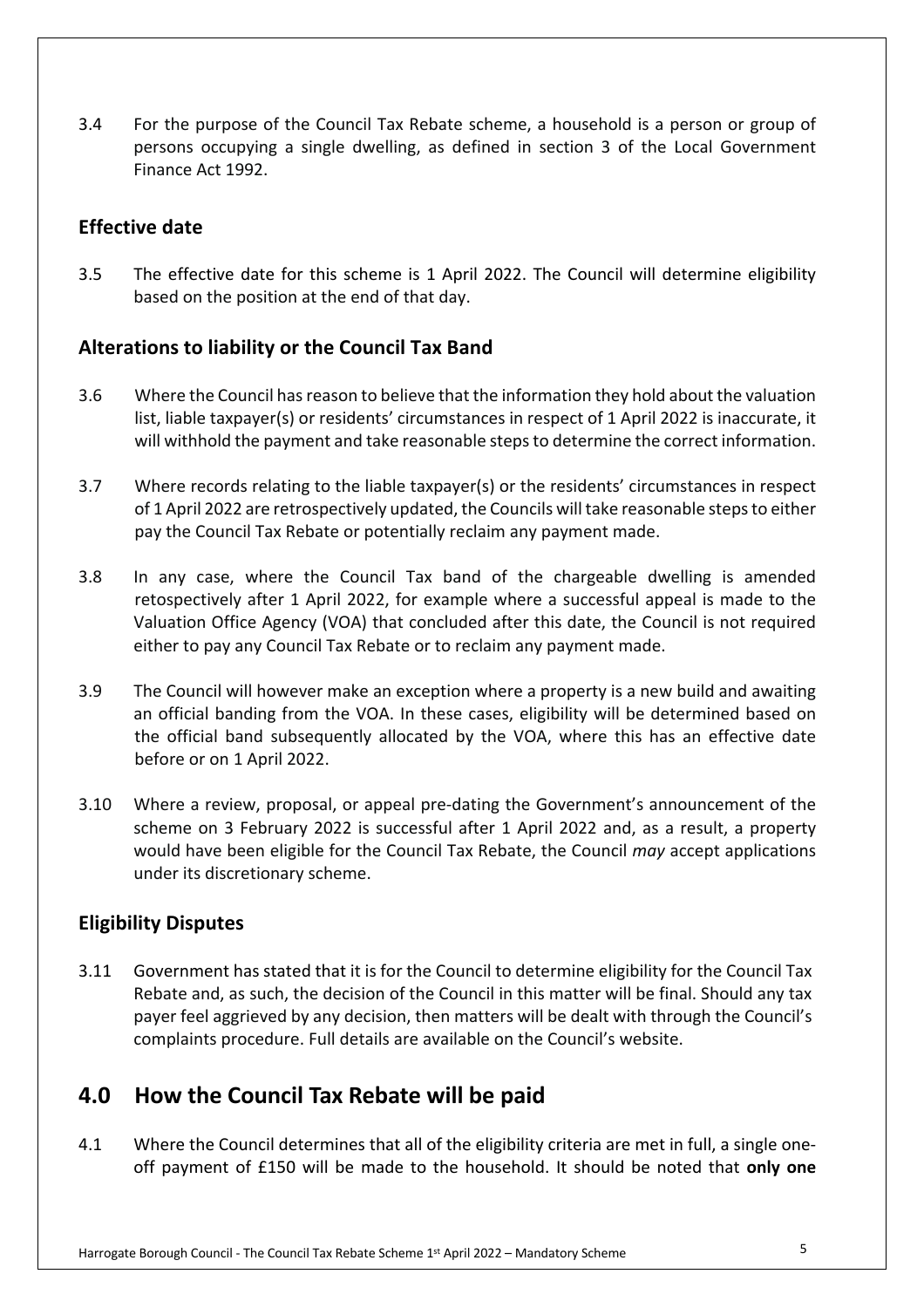**payment** will be made per household, regardless of the number of occupants or liable Council Taxpayers.

4.2 Government has stated that only one mandatory payment should be made to a household and therefore if, for whatever reason a household receives more than one payment (for example if they move to another Council area), then the payment will be reclaimed.

#### **Direct Debit payers**

- $4.3$  an eligible household, payment will be made using the bank account details held. Payments will be made as soon as practicable. 4.3 Where the Council holds a current direct debit instruction for a liable Council Taxpayer of
- $4.4$  household and where multiple residents of an eligible household are jointly and severally liable for Council Tax, the full payment will be made to the account for which the direct debit is held only. Payment of the rebate, however, is for the benefit of the household as a The Council is required to verify that the bank details held are those of the eligible whole.
- $4.5$  party. Should the Council require additional information in order to establish the correct person to receive the payment, it is expected that the household provides all necessary details as soon as possible. Further details of how this request will be made and responsibilities to supply such information are detailed below. No payment will be made where the name on the bank details does not match a liable
- $4.6$  the payment is the liable Council Taxpayer (or would have been if the property were not exempt) and that the property meets the criteria on 1 April 2022 as defined with section 3 It should be noted that the rebate will be paid on the assumption that the person receiving above.

#### **Where the Council does not hold current a direct debit instruction for an eligible household**

- 4.7 Where the Council does not hold a current direct debit instruction for an eligible household, it will make reasonable efforts to contact the household and obtain the necessary bank details.
- 4.8 that the household meets the eligibility criteria, the Council Tax Rebate will be credited to the Council Tax account. Where the Council is unsuccessful in contacting the household but where it is of the opinion
- 4.9 appropriate, require households to verify that that they are eligible for the payment. Where no such verification can be made or where a household fails to respond to the Council's request, no payment whatsoever shall be made. In all cases, the Council must ensure that payments are made correctly and where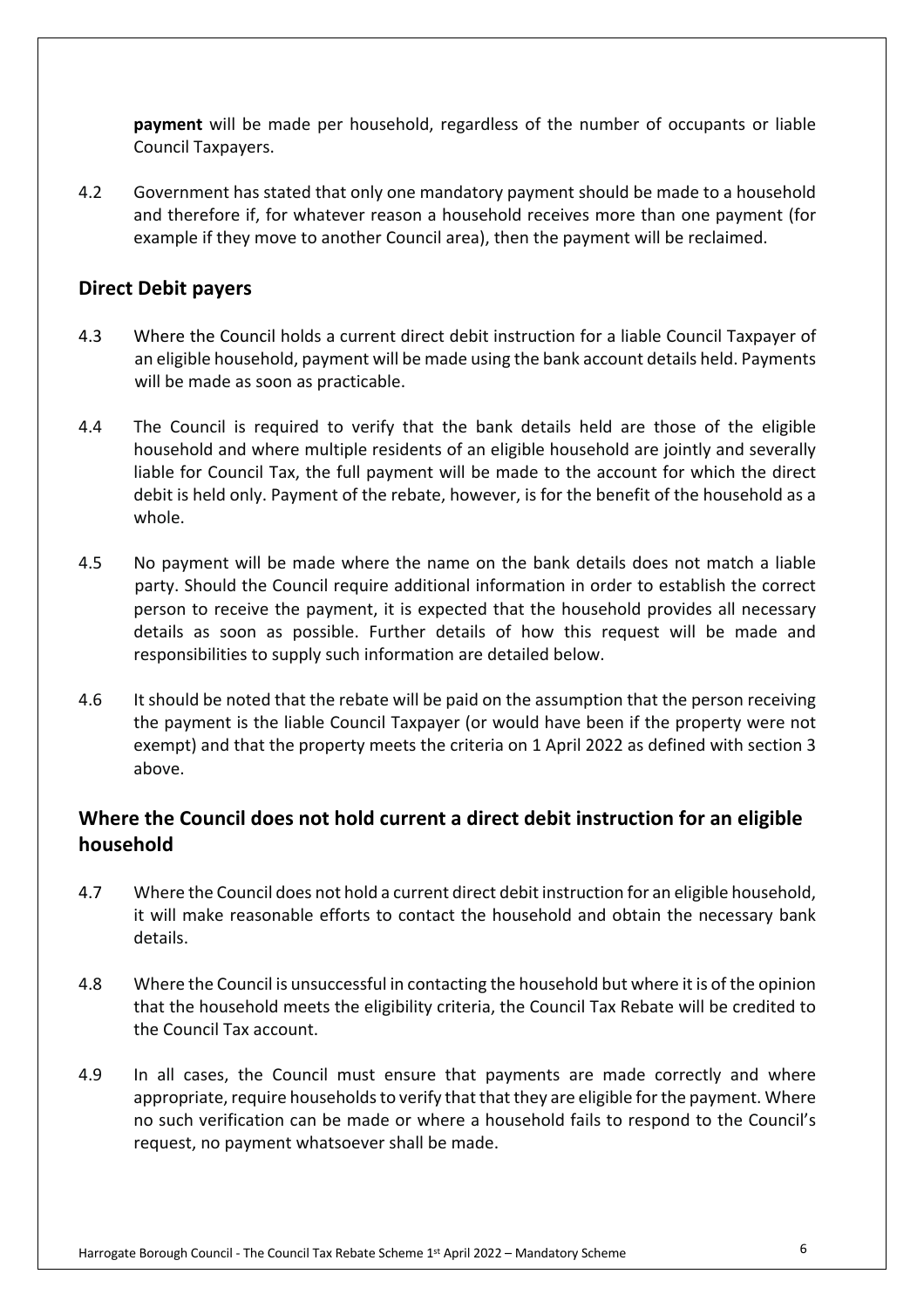### **5.0 Provision of information to the Council**

- 5.1 Residents, owners and managing agents should note that the Council has powers available to it under Regulation 3 (1) (c) of the Council Tax (Administration and Enforcement) Regulations 1992, to request such information to determine the correct liable person for Council Tax purposes. Government has stated that these powers may also be used for Council Tax Rebate purposes.
- $5.2$  lead to penalties being imposed. The Council therefore encourages all such persons to provide any requested information as soon as possible. Failure to respond to such a request, without a reasonable excuse, within 21 days could

### **6.0 Scheme of Delegation**

 $6.1$  Services Manager is authorised to make technical policy amendments to ensure the scheme meets the criteria set by the Government and the Council. The Council has approved this scheme. The Council's Revenues, Welfare and Customer

### **7.0 Notification of Decisions**

- 7.1 All Council Tax Rebate payments shall be made by the Revenues and Benefits Service.
- $7.2$ All decisions made shall be notified to the liable person either in writing or by email.

### **8.0 Reviews of Decisions**

- $8.1$  a review of its decision. 8.1 The Council will operate an internal review process and will accept a taxpayer's request for
- 8.2 All such requests must be made in writing to the Council and should state the reasons why the taxpayer is aggrieved with the decision of the Council. New information may be submitted at this stage to support the taxpayer's review
- 8.3 The case will be reconsidered by a senior officer as soon as practicable, and the taxpayer informed in writing or by email of the decision. That decision shall be final.

## **9.0 Taxation and the provision of information to Her Majesty's Revenue and Customs (HMRC)**

 $9.1$  liabilities and all taxpayers should make their own enquiries to establish any tax The Council does not accept any responsibility in relation to a taxpayer's HMRC tax position.